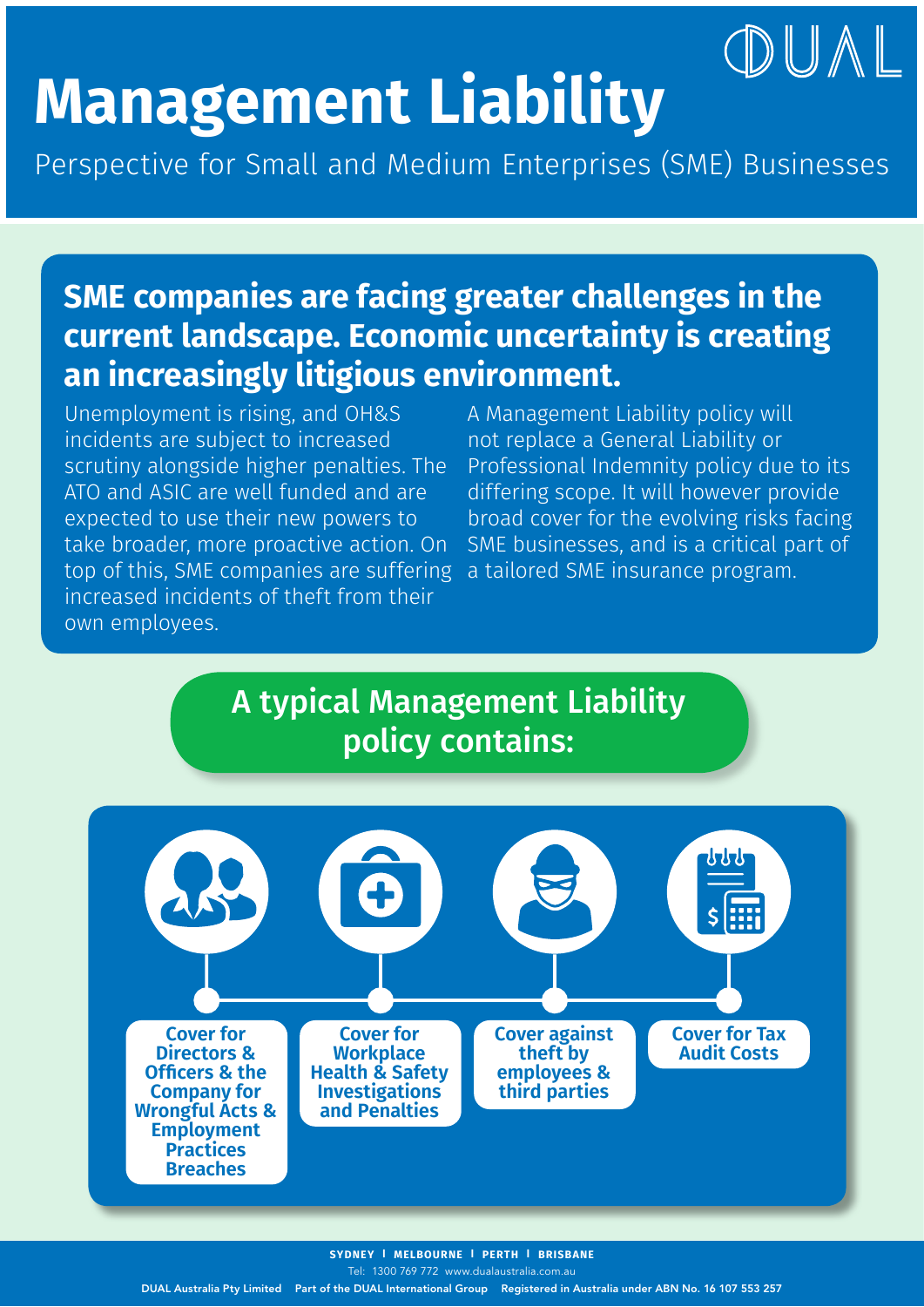**A Management Liability policy** is designed to cover claims from start to finish. This means that defence costs incurred in a claim will also be covered, including any court attendance costs of an Insured Person, or legal costs relating to an investigation. Once a claim has been finalised, the policy will also cover the settlement or a civil penalty if imposed (except where there is a finding of wilful, dishonest or fraudulent conduct by the company or an Insured Person.) All insuring clauses share the policy limit.

#### **Wrongful Acts or Employment Practice Breaches by Directors & Officers**

This is designed to cover claims for alleged "Wrongful Acts" and "Employment Practice Breaches" made against a director or officer. This includes defence costs and any settlements or civil penalties imposed.

- » Wrongful act will typically include breach of duty or trust to a third party, whether this is through neglect, error, omission, misstatement or misleading statements.
- » Employment practice breaches include unfair dismissal, and harassment or bullying.

#### **Additional Benefits**

- » Where a director retires prior to the expiry of the policy, a 72 month discovery period will be extended at the expiry of the cover for the retired director(s).
- » Cover for trustee breaches in respect of the administration of a fund (such as an Employment Superannuation Scheme)
- » Personal liability of a director arising out of the company's unpaid taxes where the company is insolvent (excluding a wilful breach of tax legislation.)
- » An Insured Person that is a director, officer or trustee (or equivalent) in an Outside Entity is covered for any alleged conduct in that capacity (provided they were asked by the company to do so.)
- » In circumstances where a warrant or arrest has been executed against an Insured Person that requires extradition, the policy will respond to reasonable fees, costs and expenses incurred in challenging or defending the extradition in connection with a covered claim.
- » Bail bond and civil bond expenses relating to a covered claim.
- » Cost of schooling, housing, utilities and personal insurance in the event of an interim order confiscating, controlling, suspending or freezing assets of an Insured Person in connection with a covered claim under the policy.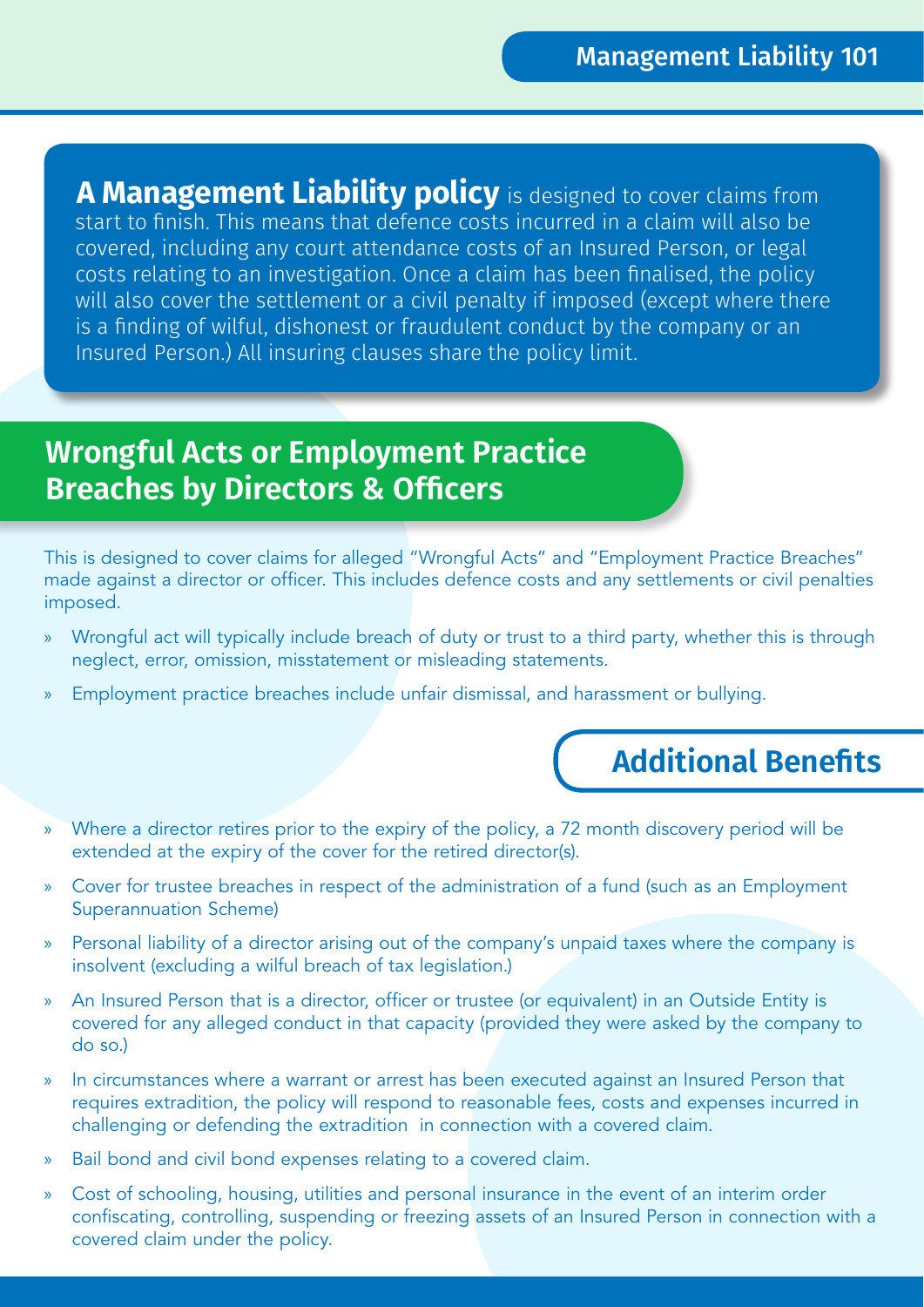#### **Wrongful Acts by the Company**

» This is designed to cover claims for alleged "Wrongful Acts" made by third parties against the Company, This includes defence costs and any settlements reached.

#### **Additional Benefits**

- » Crisis containment costs for the company following an unforeseen event with the potential to cause an imminent impact on the reputation, or imminent decrease of greater than 30% of the total consolidated annual revenue of the company.
- » Public relations expenses to publish findings where an insured person, or the company are exonerated from fault, liability or culpability in connection with a claim under the policy.
- » Where a new subsidiary has been created or acquired during the period of insurance, the policy will automatically extend subject to the conditions of the cover. Similarly, where an entity has ceased to be a subsidiary during the period of insurance, cover will extend for conduct related to Wrongful Acts or Employment Practices Breach that occurred whilst the entity was a subsidiary.

#### **Investigations & prosecutions**

A major benefit of Management Liability policies is the cover against action by regulatory bodies including for alleged breaches of Occupational Health & Safety laws and Pollution laws. The policy will advance defence costs for the attendance at regulatory investigations, as well as defence costs for defending regulatory prosecutions for breaches of legislation, subject to terms and conditions.

#### **Statutory Liability (Fines & Penalties) for OHS & Pollution**

- » The policy will also cover fines and penalties imposed on the company by a regulator:
- » Criminal breaches, such as alleged breaches of occupational health and safety laws and pollution laws
- » Civil penalties for breaches of civil protection laws

#### Important notes:

- » Cover does not extend to damages or compensation as this is generally claimed by third parties who have suffered an alleged loss, rather than regulators.
- » Sometimes an insurer is legally prohibited to provide cover, such as for intentional breaches, and claims under the Australian Competition and Consumer Act.
- » In October 2018, Western Australia increased penalties for breaches of the Occupational Health and Safety Act 1984 and these new penalty levels should be considered when contemplating whether insurance coverage is adequate. For example, the maximum penalty for a Body Corporate for a first offence on the lower scale is now \$450,000.